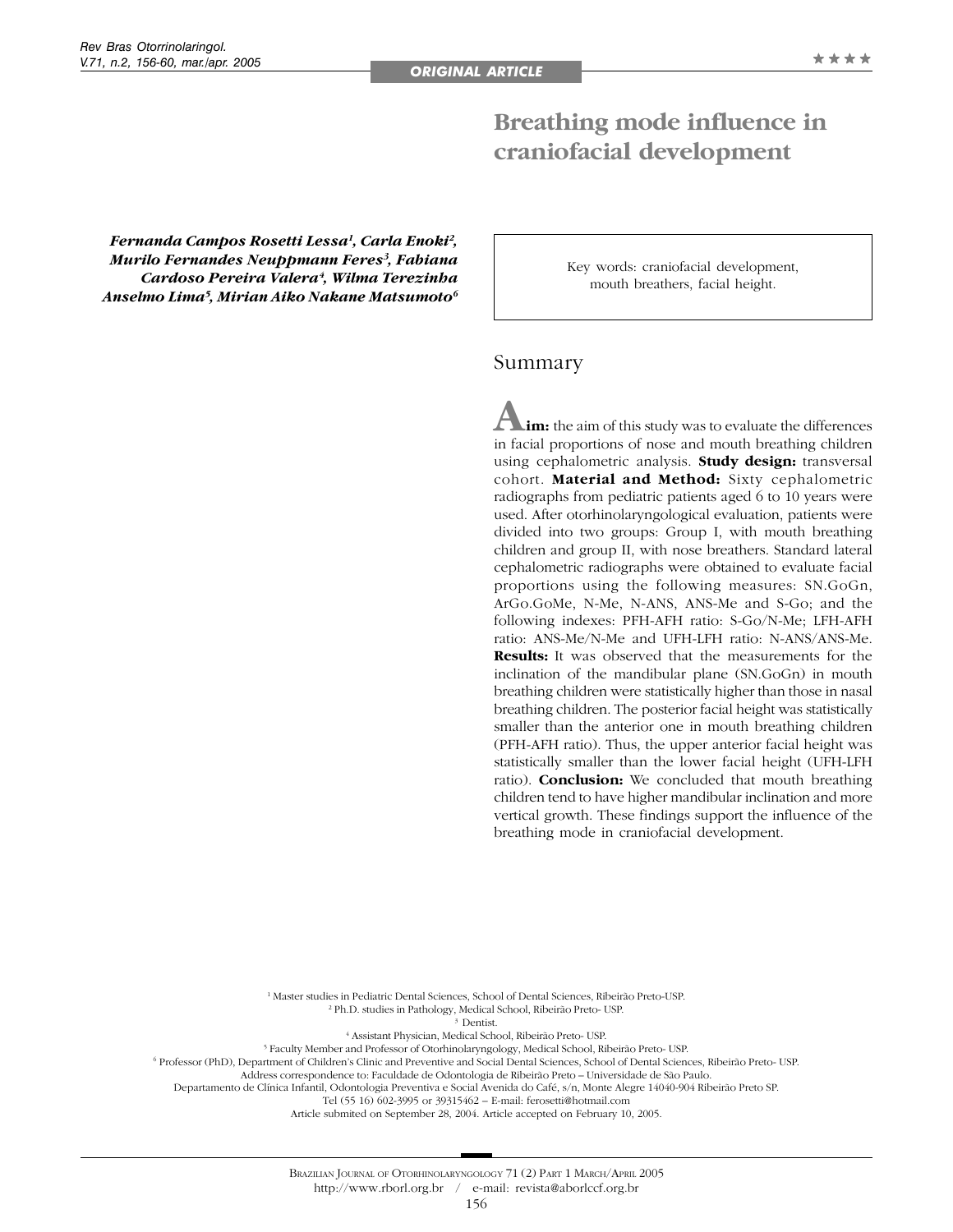#### **INTRODUCTION**

The influence of respiratory function in development of orofacial structures has been widely discussed. According to Moss's Theory of Functional Matrix (Moss<sup>1</sup>, 1969), nasal breathing allows proper growth and development of the craniofacial complex interacting with other functions such as mastication and swallowing (Prates<sup>2</sup> et al., 1997). This theory is based on the principle that facial growth is closely related to functional activity represented by different components of the head and neck region.

Nasal obstruction, however, leads to mouth breathing resulting in change of the tongue's position and half opened lips (Linder-Aronson<sup>3</sup>, 1970; Principato<sup>4</sup>, 1991; Proffit<sup>5</sup>, 1993). Therefore, any occlusion in the upper airways whether due to malformation, nasal mucosa inflammatory reaction (rhinitis), nasal septum deviation or Waldeyer's ring hypertrophy will result in nasal obstruction forcing the patient to breath through the mouth (Weckx & Weckx<sup>6</sup>, 1995). If we consider the doctrine of functional matrixes, the obstruction of nasal and ororespiratory airways may have impact on growth orientation of facial skeleton structure (Subtelny<sup>7</sup>, 1975).

The child with chronic mouth breathing, whether due to nasal obstruction or not, develops several morphological disorders during growth phase resulting in unfavorable dental-facial complex development (Linder-Aronson<sup>3</sup>, 1970; Shendal<sup>8</sup> et al., 1976; Hulcrants<sup>9</sup> et al., 1991).

Although there is significant evidence that poor nasal breathing will lead to mouth-nasal breathing its impact in dental facial growth is still unclear (Warren<sup>10</sup>, 1990).

Other authors disagreed from the statement that facial morphology and breathing mode are closely related (Warren<sup>10</sup>, 1990; Tourné<sup>11</sup>, 1991; Tourné & Scheweiger<sup>12</sup>, 1996).

These facts show clear need for further investigation about the impact of mouth breathing on dental facial growth and development at an early age. Therefore, this study will evaluate the morphological pattern of the face through side cephalometric radiographs in order to report existing differences between nasal and mouth breathing pediatric patients.

#### **OBJECTIVE**

The objective of this study was to evaluate through cephalometric analysis the differences in facial proportion between mouth breathing children and normal breathing pediatric patients.

#### MATERIAL AND METHOD

First this study was submitted and approved by the Ethics Committee of the Dental School, Ribeirão Preto- USP under # 2003.1.372.58.1. Sixty pediatric patients aged 6 to 10 years underwent otorhinolaryngological evaluation to diagnose the type of breathing mode in the outpatient center of Otorhinolaryngology of the Clinical Hospital, Medical School, Ribeirão Preto- USP, with history of patients and otorhinolaryngological examination (oroscopy – Brodsky & Kock13, 1992; anterior rhinoscopy; otoscopy and lateral skull radiograph – Cohen & Konak<sup>14</sup>, 1985) and data were recorded in a previously designed protocol.

Pediatric patients were divided into two groups: Group I with mouth breathing children with severe airways obstruction used as experimental group, and Group II with nasal breathing children as control group. The two selected populations did not have previous history of nasal respiratory complex surgery or orthodontic treatment.

After selecting the two groups with nose and mouth breathing children patients underwent orthodontic evaluation through lateral cephalometric radiography. During radiographic procedure lead apron was used to protect patients. The same technician using the same device performed the exam under standardized technique.

Contour tracings were performed for dental facial anatomic structures and soft tissues of concern for the purposes of this study.

Cephalometric points marked in cephalograms were as follows: (Figure 1)

- (S) Sella : Mid point of sella turcica;
- (N) Nasion: Most anterior point on fronto-nasal suture;
- **(A)** point: Position of deepest concavity on anterior profile of maxilla;
- **(Go)** Gonion: Most posterior inferior point on angle of mandible;
- **(Me)** Menton: Point located in the intersection between cortical external mental portion and cortical inferior mandible portion. Lowest point on the mandibular symphysis.
- (ANS) Anterior Nasal Spine point located at the end of the anterior nasal spine;
- (Gn) Gnathion most anterior and lowest point on the mandibular symphysis determined by bisectrix of the angle formed between the mandibular plane and a perpendicular line of it tangentially to the most anterior region of the symphysis;
- (Ar )Articulare point located at the cross-section of posterior contour of the mandibular condyle with the occipital bone base.

After locating the landmarks of anatomical skeletal points, cephalometric angular and linear measurements obtained were as follows:

1) SN.GoGn Angle: determined by the intersection of S-N line with the mandibular plane (Go-Gn). Gives the

http://www.rborl.org.br / e-mail: revista@aborlccf.org.br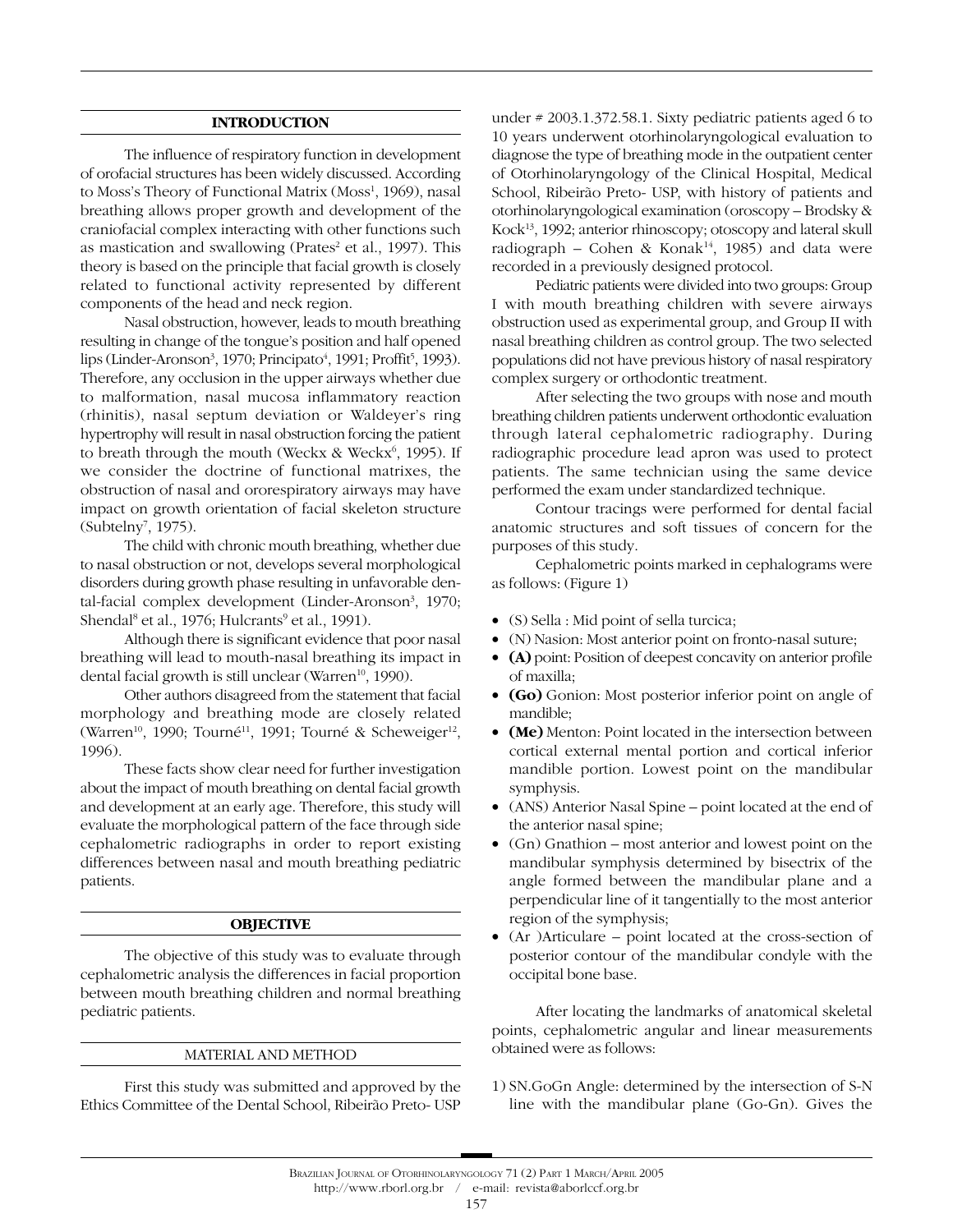

**Figure 1.** Angles and measures traced in this study.

inclination of the mandibular plane relative to anterior base of the skull.

- 2) ArGo.GoMe Angle (Gnathion Angle): determined by the junction of the ArGo line with GoMe line. Gives the degree inclination of the ramus relative to the mandible body.
- 3) N-Me Angle: linear measurement corresponding to the facial height of the anterior face.
- 4) N-ANS Angle: Represents the anterior upper height of the face.
- 5) ANS-Me Angle: Establishes the anterior lower height of the face.
- 6) S-Go Angle: Linear measure that gives the posterior height of the face.
- 7) S-Ar Angle: Gives the upper posterior height of the face.
- 8) Ar-Go Angle: Gives the lower posterior height of the face.

After performing cephalometric measurements the proposed indexes were as follows:

- 1- (iAF) Facial Height Index, obtained from the posterior facial height and total anterior facial height ratio. (iAF = S-Go / N-Me).
- 2- (iAFA) Index of Facial Height, obtained from the anterior lower facial height and total anterior facial height ratio.  $(iAFA = ANS-Me / N-Me).$
- 3- Index of Anterior Facial Ratio (iPFA), obtained from anterior upper facial height and lower anterior facial height ratio. ( $iPFA = N-ANS / ANS-Me$ ).

#### **RESULTS**

Two groups were formed with 30 male and female patients each (Table 2), aged from 6 to 10 years as shown in Table 1.

Table 3 shows data related to mean values, standard deviation and p-value obtained from T Student test to compare the means of patients with nasal and mouth breathing. Statistically significant differences found (p<0.05) between both groups in SN.GoGn, iAF and iPFA, that is, the values of mandibular plane inclination in mouth breathing children were statistically higher than those of nasal breathing children. Posterior and anterior facial height ratio and anterior upper and lower facial height ratio were statistically lower in mouth breathing children against the nasal-breathing children.

### **DISCUSSION**

Inadequate growth of dentofacial complex results from several genetic and environmental factors. The presence of mouth breathing in pediatric patients is a relatively common fact and may result in a series of changes of facial skeleton as well as in malocclusions (Aragão<sup>15</sup>, 1985).

The impact of nasal obstruction in facial and dental growth is quite controversial due to the criterion used to define mouth breathing, which is many times a subjective one. The lack of straightforwardness of these exams may result in incorrect diagnostics and consequently in inadequate treatment. In this study, the diagnosis of the type of breathing was made by oroscopy (Brodsky & Kock<sup>13</sup>, 1992), anterior rhinoscopy, otoscopy and lateral skull radiography (Cohen & Konak14, 1985). Thus, such otorhinolaryngological evaluation ensured correct diagnosis.

Some studies report that mouth-nose breathing is not necessarily deleterious to growth (Hinton<sup>16</sup>, 1986). If nasopharyngeal and oropharyngeal air space are reduced, patients with mouth-nose breathing mode have excessive postural responses which contribute to increased antero-lower facial development increasing mandibular plane inclination that may impact dentofacial development (Warren<sup>10</sup>, 1990; Tourne<sup>12</sup>, 1996). Craniofacial morphology and dental patterns are affected by mouth breathing sustained for long periods during high potential growth spurs (Principato<sup>4</sup>, 1991; Lyle<sup>17</sup>, 2000).

This study evidenced that mandibular plane inclination in mouth breathing children was higher than that of nasal breathing children. Kawashima<sup>18</sup> et al. (2002) and Kerr<sup>19</sup> et al. (1989) reported the same findings in younger children in pre-school age (3 to 6 years): mandible may be retrognathic and posteriorly inclined, particularly if the level of respiratory obstruction ranges from moderate to severe. This condition could determine the increase in anterior facial height due to clockwise mandibular displacement, showing a vertical growth pattern in older children (11 to 14 years) as reported by Yang<sup>20</sup> at al. (2002).

http://www.rborl.org.br / e-mail: revista@aborlccf.org.br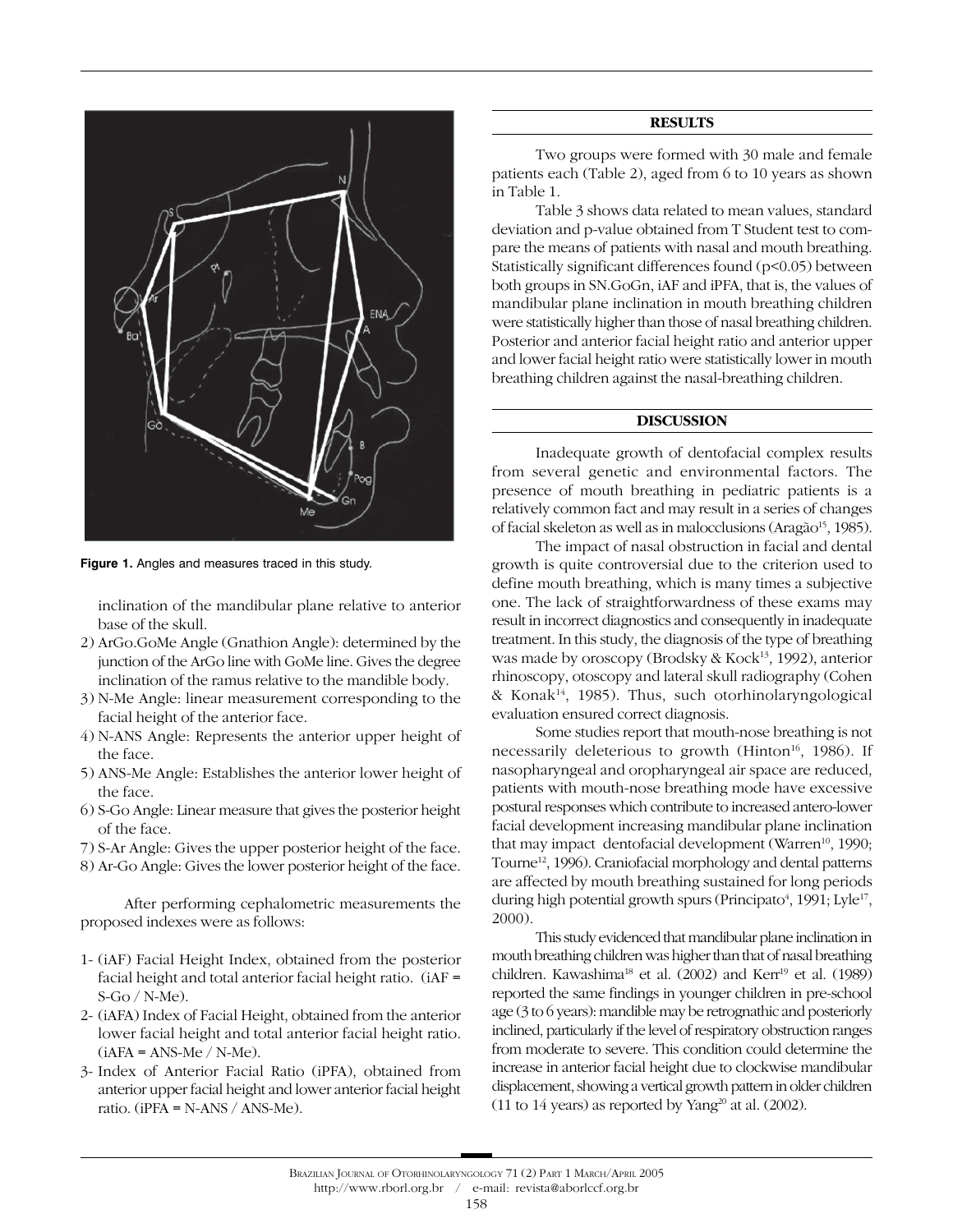**Table 1.** Age frequency of patients in each group

| Age(years) | Type of breathing |       |       |       | Total |  |
|------------|-------------------|-------|-------|-------|-------|--|
|            | Nasal             |       | Mouth |       |       |  |
|            | 'n                | %     | nº    | ℅     |       |  |
| $6 - 7$    | 4                 | 13.3  |       | 23.3  | 11    |  |
| $7 - 8$    | 13                | 43.3  | 12    | 40.0  | 25    |  |
| $8 - 9$    | 8                 | 26.6  | 8     | 26.6  | 16    |  |
| $9 - 10$   | 5                 | 16.6  | 3     | 10.0  | 8     |  |
| Total      | 30                | 100.0 | 30    | 100.0 | 60    |  |

**Table 2.** Gender distribution frequency of children in each group

| Gender |             | Type of breathing |       |       |    |  |
|--------|-------------|-------------------|-------|-------|----|--|
|        | Nasal       |                   | Mouth |       |    |  |
|        | $n^{\circ}$ | %                 | 'n°   | %     |    |  |
|        | 16          | 53.3              | 23    | 76.6  | 39 |  |
| м      | 14          | 46.6              |       | 23.3  | 21 |  |
| Total  | 30          | 100.0             | 30    | 100.0 | 60 |  |
|        |             |                   |       |       |    |  |

**Table 3.** Mean values, Standard Deviations and p-value of Student's T test in the nasal and mouth breathing children comparison.

|               | Nasal Breathing |         | Mouth  |      | p-valUE  |  |
|---------------|-----------------|---------|--------|------|----------|--|
|               | Mean            | SD      | Mean   | SD   |          |  |
| SN.GoGn       | 33.16           | 4.09    | 36.36  | 5.22 | $0.011*$ |  |
| ArGo.GoMe     | 131.73          | 4.62    | 134.03 | 5.72 | 0.092    |  |
| IAF           | 0.62            |         | 0.60   |      | $0.014*$ |  |
| <b>IAFA</b>   | 0.57            |         | 0.58   |      | 0.084    |  |
| <b>IPFA</b>   | 0.77            |         | 0.73   |      | $0.045*$ |  |
| . .<br>.<br>. | _ _ _ _         | - - - - |        |      |          |  |

Level of significance  $5\%$  ( $p < 0.05$ )

The facial height index could be used to diagnose excessive or deficient vertical dimension, as an indicator of mandibular rotation during treatment. If anterior facial height is increased relatively to posterior facial height, there are some signs that the mandible rotates downwards and backwards (Horn<sup>21</sup>, 1992). In this study posterior and anterior facial height ratio (iAF) and anterior upper and lower facial height ratio (iPFA) were statistically lower in mouth breathing children, indicating proportionally lower posterior facial height than anterior facial height, and anterior lower facial height higher than upper facial height in these patients. This fact confirms the evidence that mouth breathing children present clockwise rotation of the mandible stimulating increased vertical growth of the anterior portion of the face relatively to the posterior portion of the face. Tourné<sup>22</sup> (1990) highlighted the hypothesis that mouth breathing should be considered as the major etiological factor of induced excessive vertical growth. Ung<sup>23</sup> et al. (1990) reported that mouth breathing, regardless of being analyzed through subjective perception, was associated with

Vig<sup>25</sup> (1998) & Fields<sup>26</sup> et al. (1991), however, suggested that causal association between nasal obstruction and facial growth in children seem to be of multi-factorial nature. Klein<sup>27</sup> (1986) & Vickers<sup>28</sup> (1998) did not report any conclusive evidence of the impact of mouth breathing on the development of more elongated faces which are resulted from different neuromuscular adaptations linked to a predetermined genetic pattern. Shintani<sup>29</sup> at al. (1996) suggested that abnormal facial morphology found in mouth breathing patients could be influenced by genetic and environmental factors (upper airways obstruction).

Trotman<sup>30</sup> at al. (1997) also observed posterior rotation of the mandible and reduced posterior lower facial height in children with pharyngeal and palate tonsil hypertrophy aged 3 to 13 years. This observation, however was obtained from a selected sample with diagnosis performed through pharyngeal and palate tonsil observation in lateral cephalometric radiographs and clinical records, therefore not a very accurate diagnosis of nasal obstruction.

In a study in which differences in both genders were assessed, Kawashima<sup>31</sup> (2002) found that pre-school boys with respiratory disorder during sleep presented higher anterior lower facial height than girls. In spite of that, Vig<sup>25</sup> (1998) recorded a significantly higher percentage of nose breathing among girls than boys.

Conversely, evidences that Gonion angle (ArGo.GoMe) present statistically different values in mouth breathing children and nasal breathing children evaluated in this study were not found. This result was not reported by Ahlqvist-Rastad<sup>32</sup> et al. (1988), once they found increased Gonion angles in mouth breathing children if compared against nasal breathing children. Discrepant findings could be due to samples used in both studies, especially in regards of the children's age in the group evaluated by Ahlqvist-Rastad<sup>32</sup> et al. (1988), which had a very large age range from 1 to 14 years. Additionally, the study was performed with higher sample size (122 pediatric patients) regardless of the fact the group was heterogeneous in terms of age. Such fact may mask results, since it involves different age groups and phases of facial growth. One of the aspects to be considered is the fact that fourteen-year old individuals have already definitive facial dimensions achieved, whereas ten-year old individuals have not undergone puberty growth, and may still present considerable modifications in facial morphology. This study evaluated children aged 6 to 10 years with increased frequency of individuals aged 7 to 9 years, which did not have their full potential growth yet. According to Defabjanis<sup>33</sup> (2003), maxilla and mandible present considerable growth in size at the age of 12 in such way that 90% of deformities occur up to this time period.